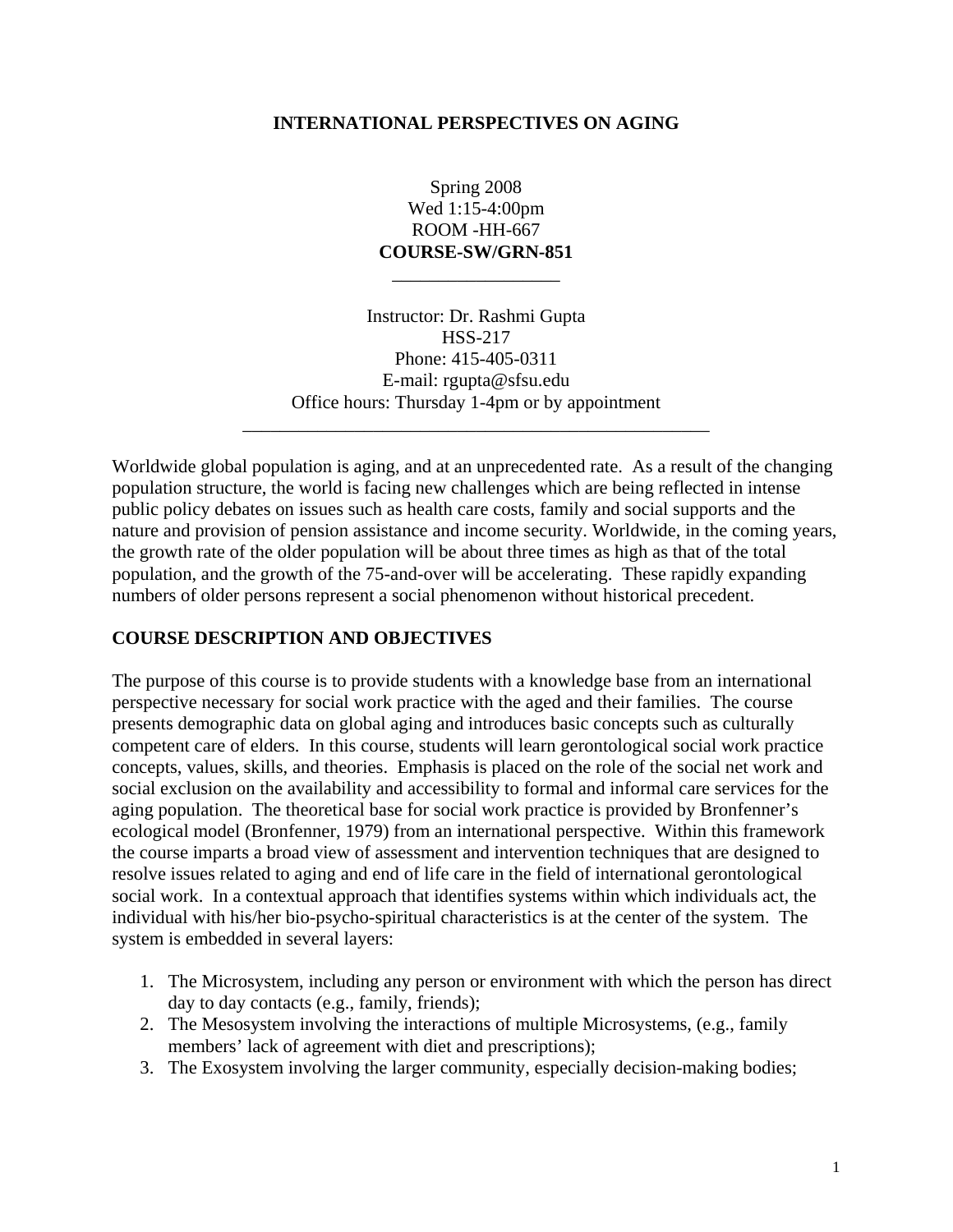- 4. The Macrosystem, the overarching cultural belief systems which influence how individuals in each context interact with one another (e.g., social service providers' attitudes about aging, ethnic elders' view of themselves);
- 5. The Chronosystem, the dimension of time, (e.g., the historical embeddedness of aging, social services, and ethnicity.

## **II. OBJECTIVES**

- Toward the end of the course students should be able to:
- **A**ssess their own attitudes, values, and feelings about older persons and show how these factors, along with feelings about their own aging, may affect their social work practice with older clients.
- To establish how an older person's socioeconomic status, gender, or membership in social categories of exclusion may affect social work practice.
- Develop the skills necessary to assist older adults and their families with health care issues
- Identify major international policies and programs for the elderly, especially the United Nations policies and principles which should guide world nations in addressing the challenges presented

by the increase of older persons.

• Understand how the conditions, policies and aging programs of different countries compare with the U.S. and other selected countries. This will provide a broader view of the world in terms of the

human diversity that exists within the U.S. and also across societies.

• Acquire a working knowledge of advance directives and cultural issues related to death and dying

# **III MAJOR CONTENT AREAS**

- Gerontology as an area within International Social Work,
- Growing diversity of aging population in the world,
- International social workers as care providers for elders from diverse ethnic backgrounds,
- Importance of international gerontology and the need for cultural competency,
- Values, value clarification, and attitudes as a context for social work practice with older persons,
- The broad areas of international gerontological social work: techniques of assessment and intervention, community resources, health care services, neglect and abuse of the elderly and cultural issues related to death and dying,
- The informal and formal social network relationships of older persons and their implications for social work practice,
- Identifying opportunities related to community-based and institutional-based social work practice with older persons and their families, and working with caregivers and care giving systems.

# **REQUIRED TEXTS**

Greene, R. (2000). Social work with the aged and their families (2nd Eds.) Hawthorne,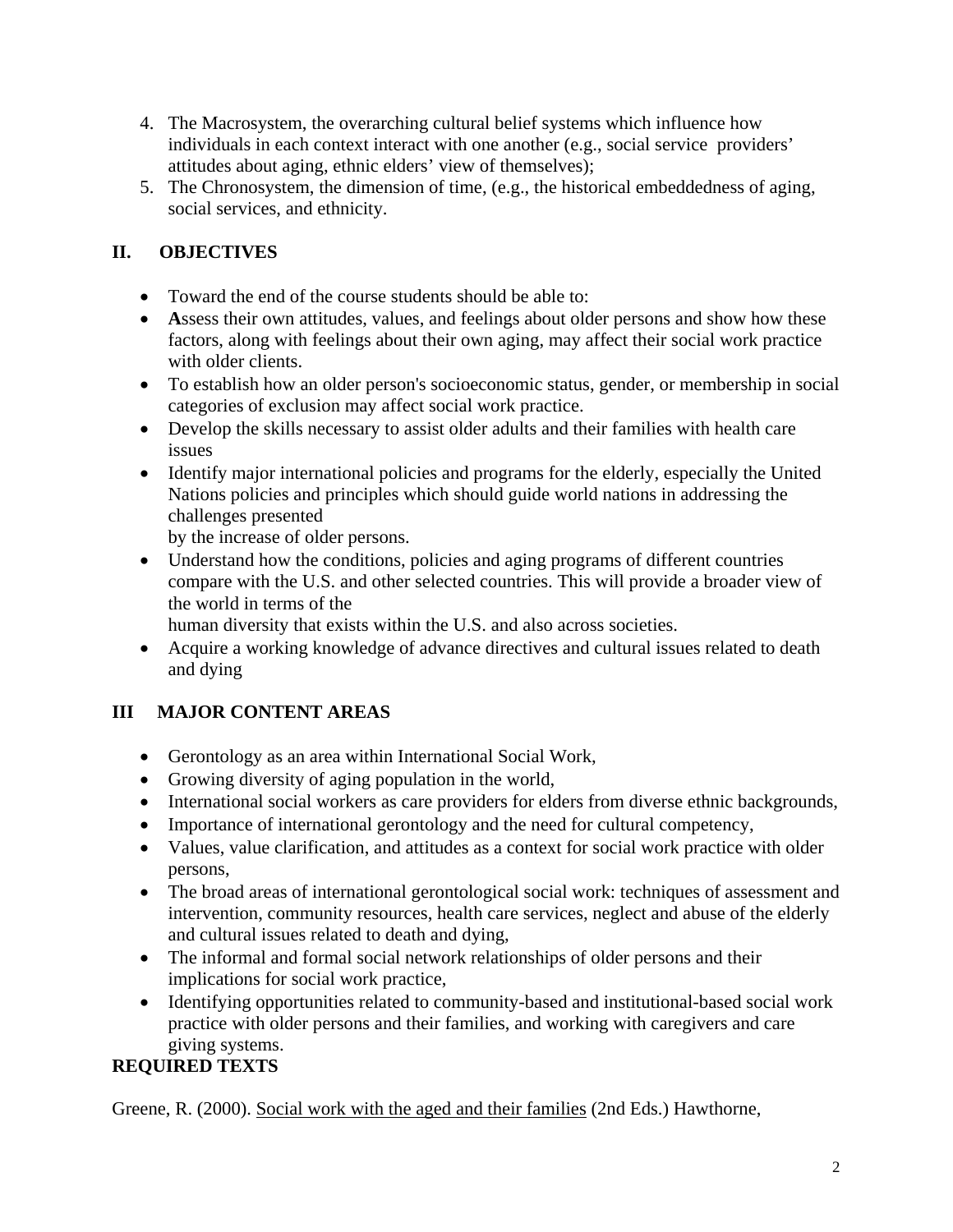NY: Aldine De Gruyter.

Anna Metteri, Teppo Kroger; Anneli Pohjola (2005). Social Work Visions From Around The Globe: Citizens, Methods, and Approaches. NY: Haworth Press.

#### **RECOMMENDED BOOKS**

- Bengston, V. L. and Lowenstein. 2003. *Global Aging and Challenges to Families*. New York: Aldine de Gruyter.
- Bengtson, V.L.; Kim, D.D.; and Eun, K.S. (Eds.). 2000. *Aging in East and West: Families, States, and Elderly*. Springer Publishing Company.
- Esping-Andersen, Gosta , Gallie, D., Hemerijck, A. & Myles, J. 2002. *Why we need a new welfare State* Oxford: Oxford University Press.
- Caro, Francis G., Morris, Robert, & Norton, Jill R. 2000. *Advancing Aging Policy as the 21 Century Begins* New York: The Haworth Press, Inc.
- Estes, Carroll L. and Associates. 2001. *Social Policy & Aging: A Critical Perspective.* Sage Publications.

#### **CLASS FORMAT:**

This course has a lecture/discussion format. Fifteen discussions on various topics are scheduled for the semester. Dates for all of these discussions are listed on this syllabus. During the class period before some of these discussions we will view a short (30 minutes or so) clip from a feature film depicting aging issues from other countries. We will use our discussions to draw out the aging issues in these films and contrast them with issues in other case countries, and to tie the films to themes in readings and lectures.

As you will see below, your participation in class discussions will count for 10% of your final grade. In order to receive full credit for this component of your semester grade, you must attend all discussions. This means that you must arrive to class on time and stay throughout the entire class period. You should also have completed any required reading before each discussion. If you fulfill these requirements you will receive full credit for class participation regardless of whether you actually talk during the discussion itself.

Nonetheless, it is always important to attend class unless an illness, religious holiday, or emergency prevents you from doing so. Lectures focus mainly on materials that are covered in the readings, and you will be expected to demonstrate knowledge of lectures in your exams and paper assignments. If you miss a lecture, I cannot provide copies of lecture outlines or notes. If you miss a film clip, you are responsible for viewing it in the main library media center or renting it on your own. Likewise, new information about exams, changes in reading assignments, and other class-related issues may be announced in class.

#### **COURSE REQUIREMENTS:**

Your semester grade will be determined as follows: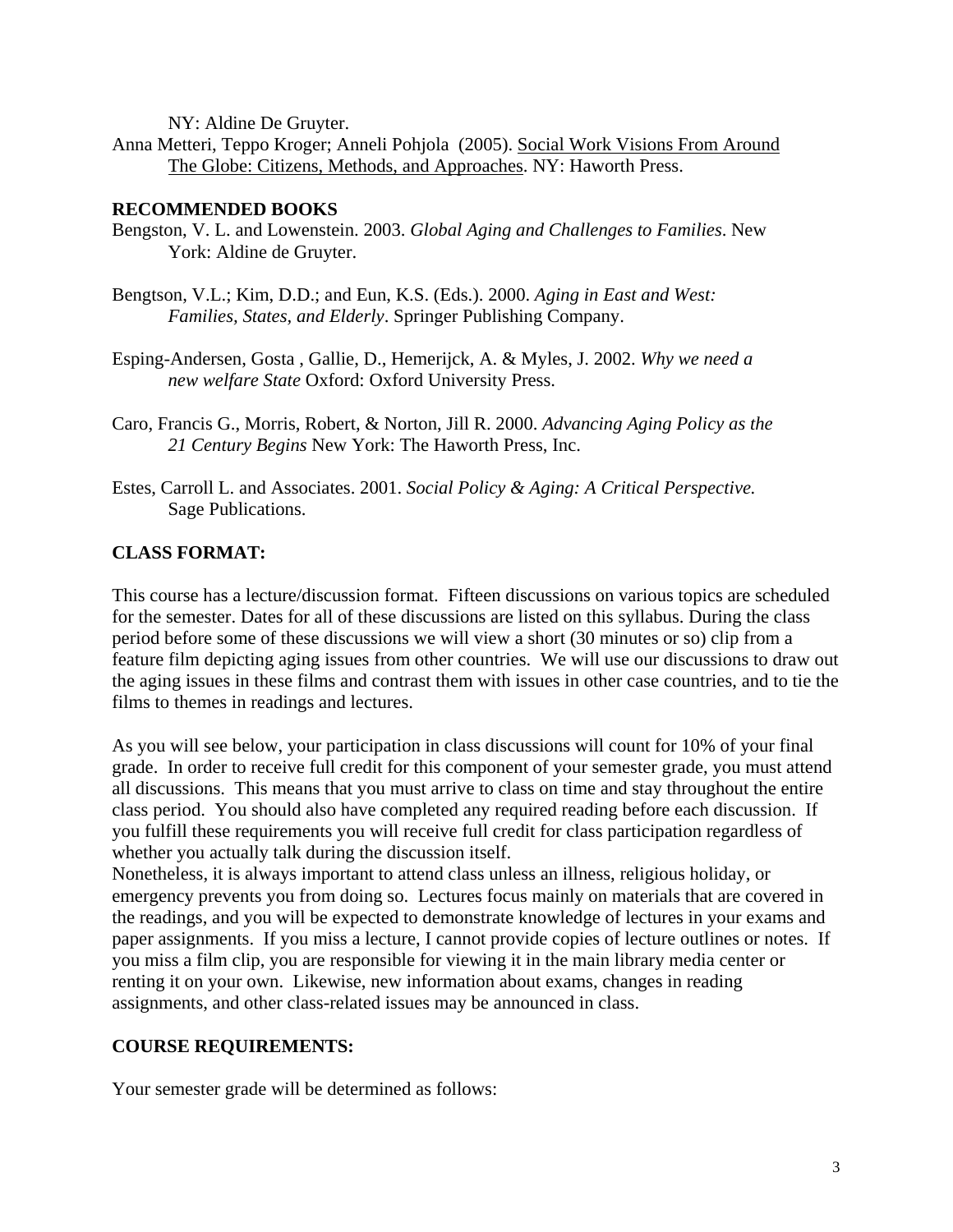| 10% | Attendance and Class discussions                    |
|-----|-----------------------------------------------------|
| 40% | In class Project/Presentation.                      |
| 20% | <b>Analysis Paper</b>                               |
| 20% | Presentation                                        |
| 10% | Community service learning (one short 5 page paper) |

Key concepts and theoretical ideas will be presented during the first several weeks of class, and we will spend the rest of the semester examining how these ideas are relevant in our case countries. This means that you will probably be asked to begin literature review to synthesize new materials related to policy and practice from a different country.

Late papers will result in 2 points taken for each day the paper is delayed. Late papers and presentations will be re-scheduled will be given only when circumstances out of your control make it necessary; for example, an acute illness, religious holiday, or death in the family. Having non-refundable plane tickets, family vacation plans, or a work conflict is not a valid reason for submitting late papers. Written confirmation of your reason for missing the deadline – a diagnosis from your physician or a note from your advisor or cleric, for example – may be required.

#### **Paper assignments**

**The In-Class** project requires each student to select a country of his/her choice. ([http://www.aarp.org/research/international/map/\)](http://www.aarp.org/research/international/map/). This project involves the participation of all students in presenting, discussing and analyzing, session by session, the status, conditions and needs of the elderly from an international perspective based on the country they have selected and as well as the socio-cultural immigrant ethnic diasporas in the Bay area. This is a weekly exercise that should help students understand and compare policies and services for the elderly in various countries of the world, starting with emerging demographic trends and moving into the socio-economic implications of changing population structures. Policies, ethical issues and quality services will be examined. Within the framework of weekly assignment in reading, research and analysis, and after a brief topic introduction by the instructor, students will present, debate and discuss the topic of the day from the perspective of the country they selected. Drafts of each chapter will be requested as the course progresses. Class attendance is essential for the success of this project. Worth 40 points.

2. The **Analysis Paper** consists of the total knowledge, information and data accumulated on the selected country during the course of this semester. It is a requirement of 18 to 20 pages – 15 to17 for undergrads (double spaced, 1" margins, 12 pt Times New Roman), not counting cover page, table of contents, references, appendices. Tables, graphs, charts, pictures, etc. belong in the appendix, properly referenced in the text. The instructor will provide a suggested format and outline for the paper. This assignment includes an **oral presentation** of the paper to the class (15-20 minutes: professional conference quality) followed by questions from the students. Presentation will take place during the last two class sessions. Presentation assignments will be done by raffle. Submission of complete papers is due on or before April 10. Worth 20 points for the paper and 20 points for Oral presentation.

We will talk about all three of these paper assignments in class as their due dates approach.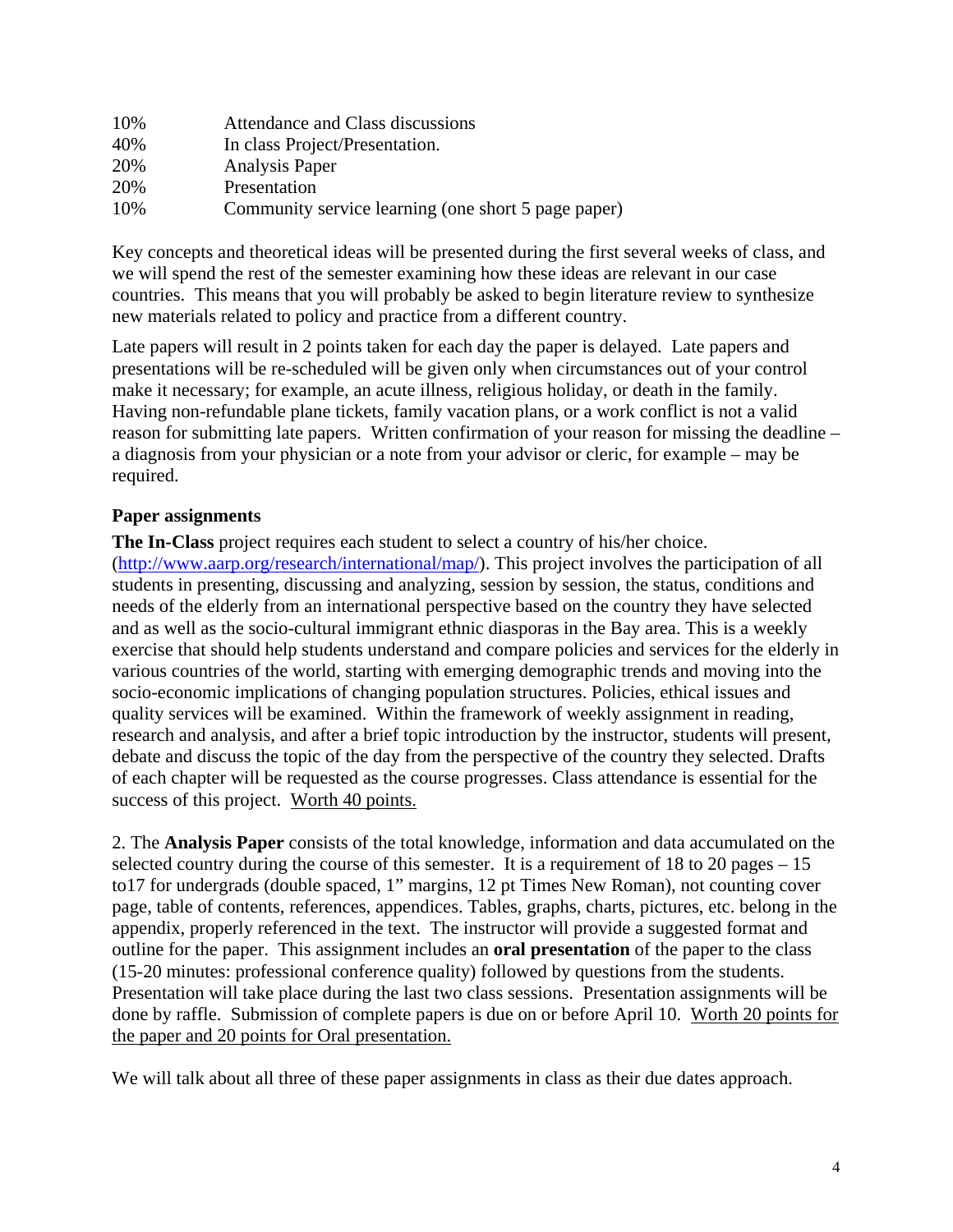**Second paper: Community Service Learning**: You will go out to underprivileged and marginalized populations in the Bay Area that have a high concentration of refugees and ethnic minorities. You will do a psychosocial assessment of the older adult as part of the service learning. The paper will also include a two page summary of at least one interview with an older person from the assigned country. This short paper will include your ideas of intervention with the older adults based on your knowledge gained from literature and your own experiences. Worth 10 points.

## **Grading**

You will receive between 0 and 100 points for each exam, paper, and for class participation. Grades for each exam and assignment will be assigned according to the following scale:

|           | Points     |
|-----------|------------|
| A         | $93 - 100$ |
| A-        | 90-92      |
| $B+$      | 87-89      |
| В         | 83-86      |
| B-        | 80-82      |
| $C+$      | 77-79      |
| $\subset$ | 73-76      |
| C-        | 70-72      |
| D+        | 67-69      |
| D         | 63-66      |
| D-        | 60-62      |
| F         | $0-59$     |

At the end of the semester points for exams, papers, and class participation will be weighted (see page 3) and averaged. I will take that average and assign a semester grade according the scale listed above.

**Plagiarism or Cheating**: Plagiarism is presenting another person's work as one's own. Furthermore, plagiarism includes any paraphrasing or summarizing of the works of another person without acknowledgment, including the submitting of another student's work as one's own. Plagiarism frequently involves a failure to acknowledge in the text, notes, or footnotes the quotation of paragraphs, sentences, or even a few phrases written or spoken by someone else. The purchase of research or completed papers or projects prepared by someone else is plagiarism, as in the unacknowledged use of research source gathered by someone else when that use is specifically forbidden by the instructor. Failure to indicate the extent and nature of one's reliance on other sources is also a form of plagiarism. Finally, there may be forms of plagiarism that are unique to an individual discipline or course, examples of which should be provided in advance by the instructor. The student is responsible for understanding the legitimate use of sources, the appropriate ways of acknowledging academic, scholarly or creative indebtedness, and the consequences of violating this responsibility.

**CHHS Withdrawal Policy: the last day to drop a class is Feb 20, 2008. From Feb 22-April 25 you must submit a withdrawal petition.** Withdrawal from a class after Feb 20 will be considered for serious and compelling reasons only, and must have accompanying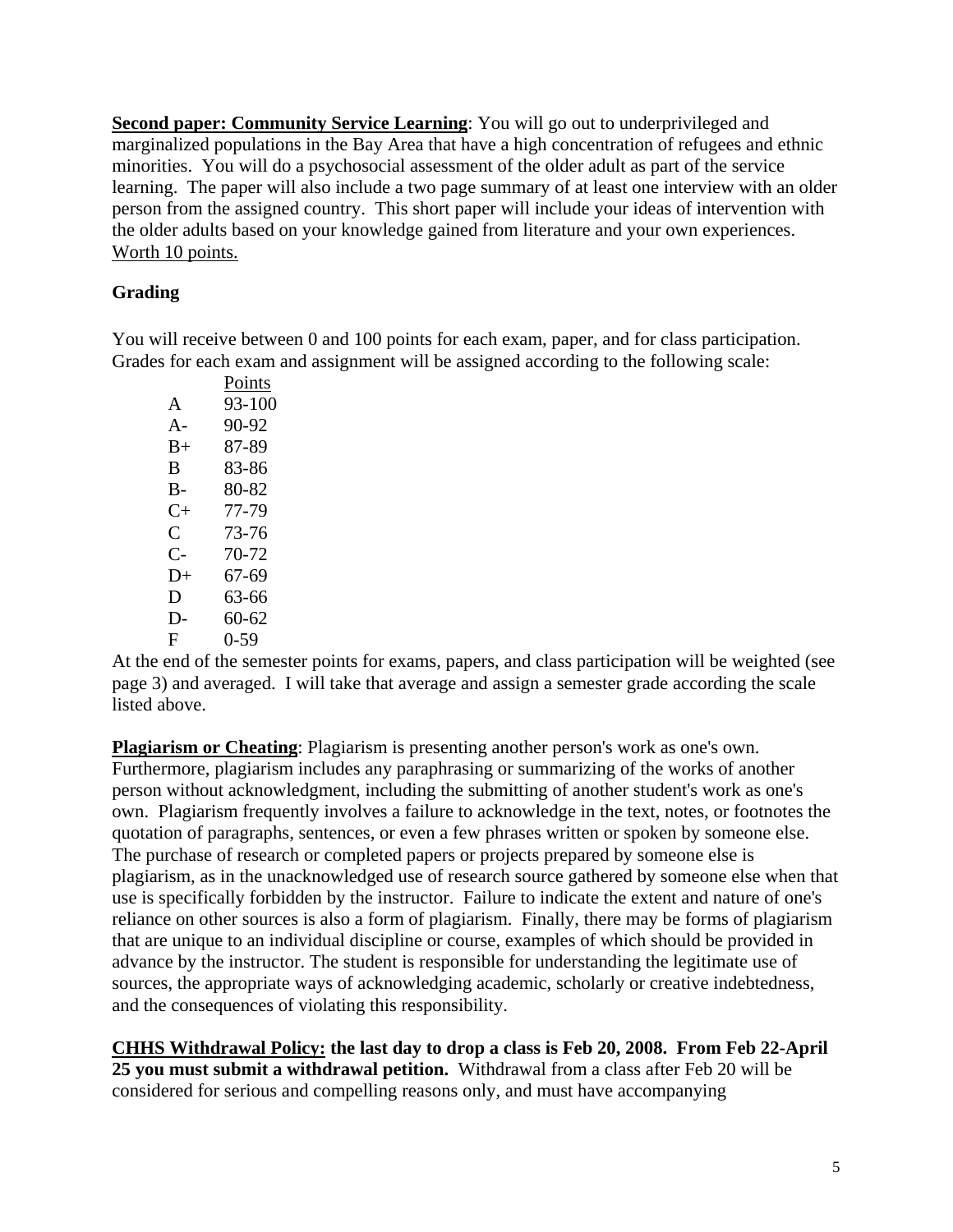documentation. The following reasons are not considered *serious and compelling*: Changing your major, poor performance, class not required for graduation/major, or more time needed for other classes. If you wish to withdraw from class due to unexpected changes in your work schedule, illness or family emergencies, documentation will be required, along with a copy of unofficial transcripts. If you are requesting a withdrawal, bring your petition and appropriate documentation to the instructor. From **April 26-May 16**, you may not withdraw from a class or the University, except in the case of a serious, documented illness or verified accident.

**CR/NC option: March 20, 2008 is the last day to request the CR/NC option.** The Associate Dean will not approve requests for changes if you miss this deadline.

**Late Add Policy: The last day to add classes with a late permit number is Feb 20, 2008.** It is your responsibility to procure a late permit number from your instructor and add the class. Faculty cannot add you into a class. After this deadline a Late Add Justification form and Add form must be signed by your instructor, Chair and CHHS Associate Dean to add. This will be approved only if there was an administrative error.

**Check your registration through** *MySFSU***:** Sign up for CR/NC, drop and add classes by the appropriate deadline online through *MySFSU.* ALWAYS check your registration after making any changes and BEFORE deadlines to be sure you are registered properly for your classes. This is a student responsibility. Deadlines for all registration procedures, including withdrawals and requests for credit/no credit, are listed in the class schedule and will be strictly adhered to by the instructor, the Department Chair, and the Associate Dean of College of Health & Human Services. This can be viewed on the Registration Calendar at the following website: <http://www.sfsu.edu/~admisrec/reg/noindex/reg072.html>

**Disability Programs and Resource Center:** Students with disabilities who need reasonable accommodations are encouraged to contact the instructor. The disability Programs and Resource Center (DPRC) is available to facilitate the reasonable accommodations process. The DPRC, located in SSB 110, can be reached by telephone at 415-338-2724 (voice/TTY) or by e-mail at [dprc@sfsu.edu](mailto:dprc@sfsu.edu).

According to Academic Senate policy F76-12 a time period is set aside at the end of each semester for a formal examination period. All classes are expected to meet during the final examination period whether an examination is given or not. The final examination schedule is published each semester in the Class Schedule. [http://www.sfsu.edu/~acaffrs/faculty\\_manual/8\\_8.htm](http://www.sfsu.edu/~acaffrs/faculty_manual/8_8.htm)

#### **COURSE SCHEDULE--TOPICS BY SESSION**

#### **Session 1**

Demography and Issues on Global Aging

#### **Suggested Reading**

Morgan, L. & Kunkel, S. (1998). Aging people in the aging world: Demographic perspectives in Aging: The social context. NY: Pine Forge Press (Chapter 3, pp.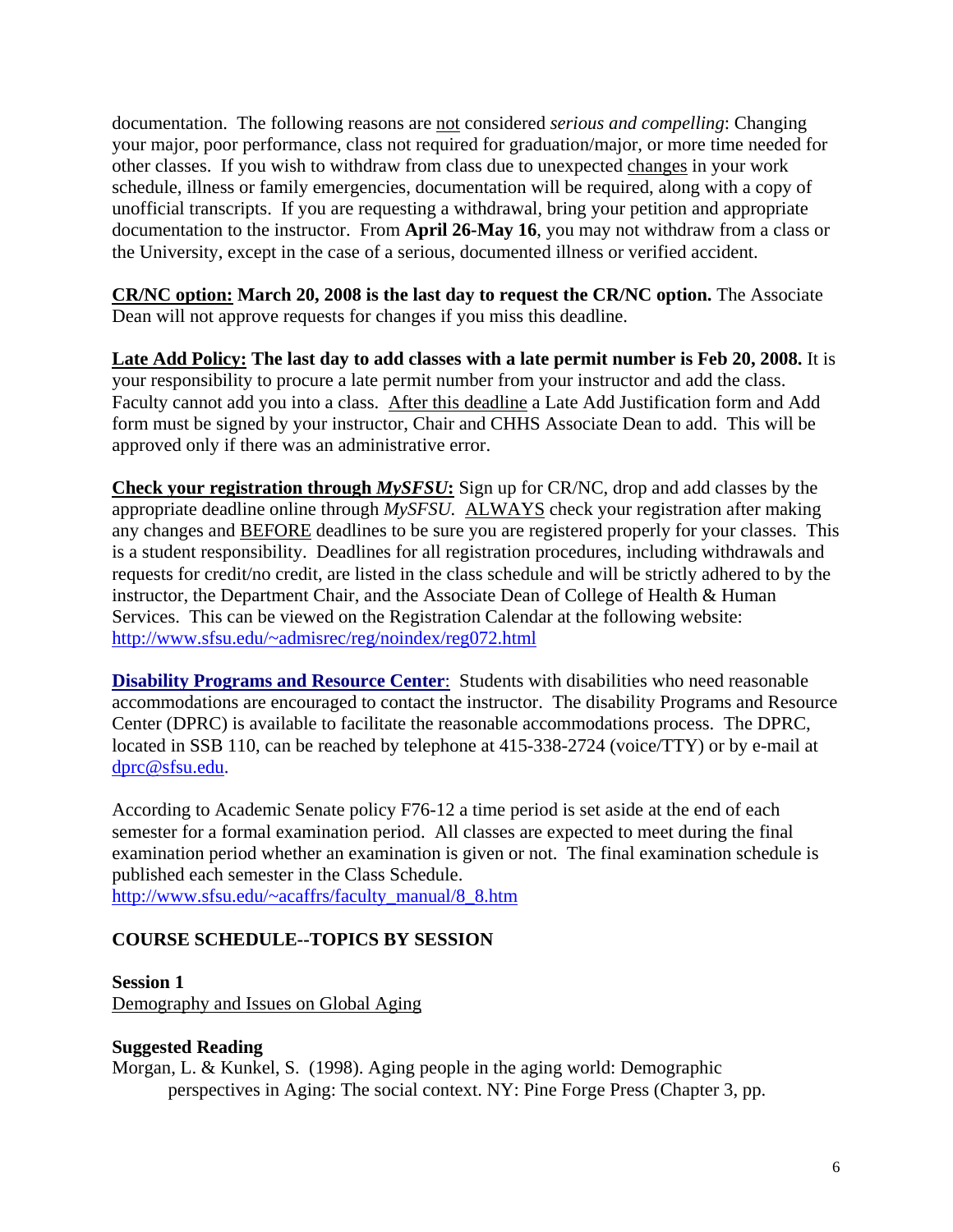67-96).

Bengston, V. Lowenstein, P, & Gan, D. (2003). Global aging and the challenge to Families.

Schaeffer, R. (2000). Theories of globalization (pp.1-18). Understanding globalization: The social consequences of political, economic and environmental change. Rowman  $\&$ Littlefield Publishers, Inc.

**Class activities:** Explain differences in population pyramids between the U.S. and China in 2000, 2025 and 2050. 2) Explain differences in population pyramids between Italy and Mexico in 2000 and 2050. Compare their cultural similarities and explain factors that influence their differences.

<http://www.census.gov/cgi-bin/ipc/idbpyrs>

### **Session 2**

The context and framework for international social work practice with older persons and their families.

- The social and demographic characteristics of aging population and their implications for social work practice,
- Demographic trend and data on elders from around the world,
- Sources of data and their limitations,
- Demographic characteristics available include age, gender, housing, income/poverty, marital status, living arrangements, and education,
- Most recent numbers and percentages of older adults,
- Past trends and future projections of changes in sizes,
- Heterogeneity within elderly populations.

#### **Suggested Reading**

Kosberg, J.I. (1999). Opportunities for social workers in an aging world. Journal of Sociology and Social-Welfare. 26(1), 7-24.

- Ram, Bali. (2003). Fertility Decline and Social Change: New Trends and Challenges Canadian Studies in Population 30(2), 297-326.
- Wisensale, S. K. (2003). Global aging and intergenerational equity. Journal of Intergenerational Relationships 1(1), 29-47.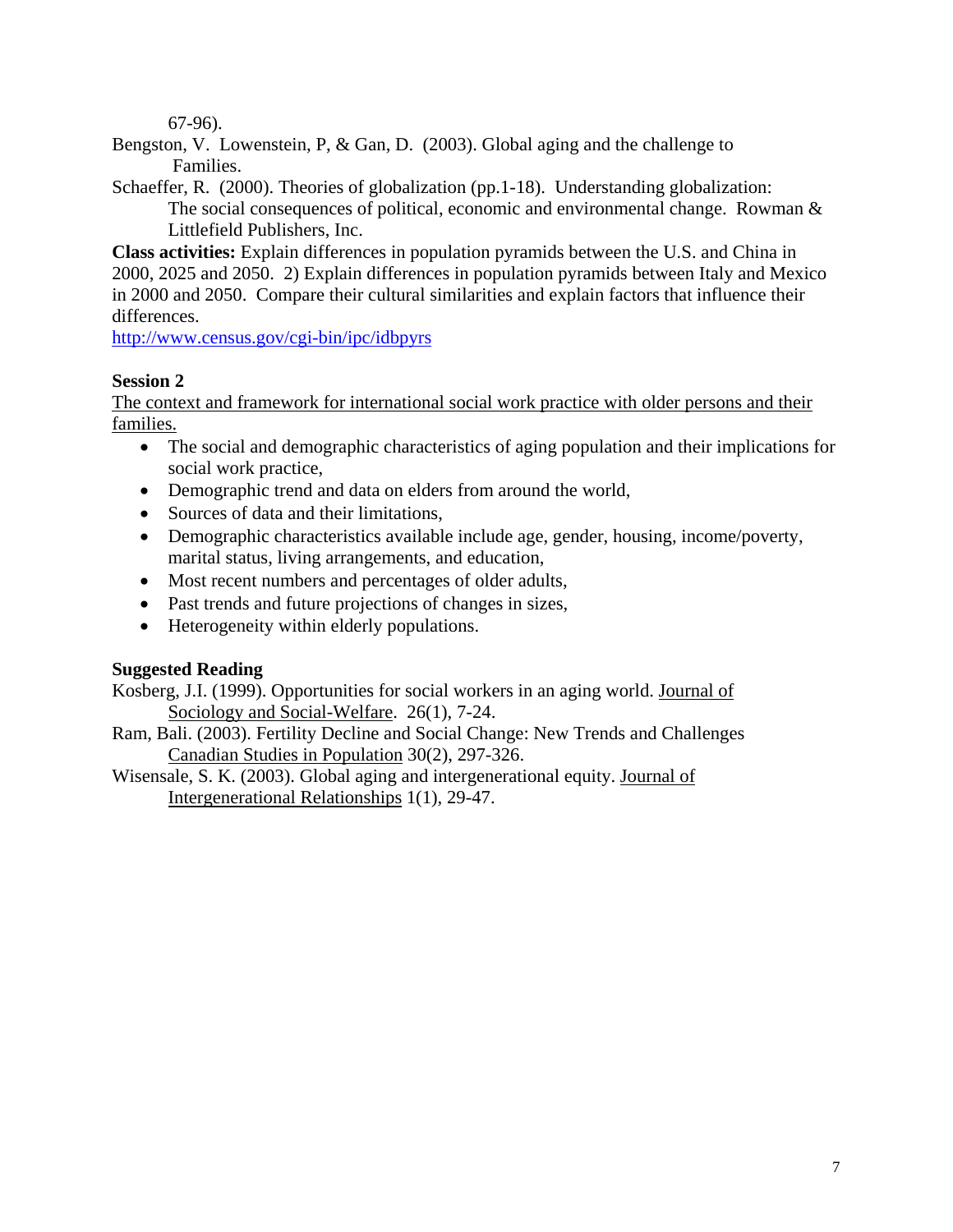#### **Session 3**  Theoretical Perspectives of global inequalities in global perspectives

## **Suggested Reading**

Y. W. Bradshaw & M. Wallace. (1996). *Global Inequalities pp.* 39-58. "Constructing a Model of Global Inequalities" Modernization Theory: Blaming the Victim World System Theory: Blaming Outside Actors Aging and Modernization Palmore, E. L. & Manton, K. (1974). Modernization and status of the aged: International correlations. *Journal of Gerontology* 29 (2) 205-210. Smith, Suzanna D. (2006). "Global Families" pp.3-24 in *Families in Global and* 

*Multicultural Perspectives*, edited by Bron B. Ingoldsby & Suzanna D. Smith. Sage Publications.

Lee, Gary R. & Nancy A. Greenwood. (2006). "Comparative Research Methodology"

Pp.25-40 in *Families in Global and Multicultural Perspectives*, edited by Bron B. Ingoldsby & Suzanna D. Smith. Sage Publications.

**Class activities:** How applicable is modernization theory? How accurate is world system theory? Give your opinion in understanding the contemporary world using different theoretical paradigms. How applicable are these theories to social work practice with poor, disenfranchised populations?

## **Session 4**

Theories on aging

## **Suggested Reading**

- Gubrium & Holstein. (1999). Constructionist Perspectives on Aging (pp.287-305) from Bengtson & Schaie. Handbooks on Theory and Aging
- Riley, M. W. & Fonder, A., & Riley, J. Jr. (2003). The Aging and Society Paradigm" (pp. 327-343)
- Estes, C. (1999). Critical Gerontology and the New Political Economy of Aging. (pp. 17-36) in Meredith Minkler & C. L. Estes (eds.), *Critical Gerontology: Perspectives from political and Moral Economy.* Baywood Publishing Company, Inc.

**Class activity:** How do I apply one of these theories in analysis of daily life experiences or my work with social agencies? Give one or two examples.

## **Session 5**

Cultural competence, values and attitudes and the context of international social work practice with older persons.

- Intercultural dynamics.
- Importance of cultural factors in social service settings and in encounters between social service providers and recipients.
- Understanding culture of the social service organizations.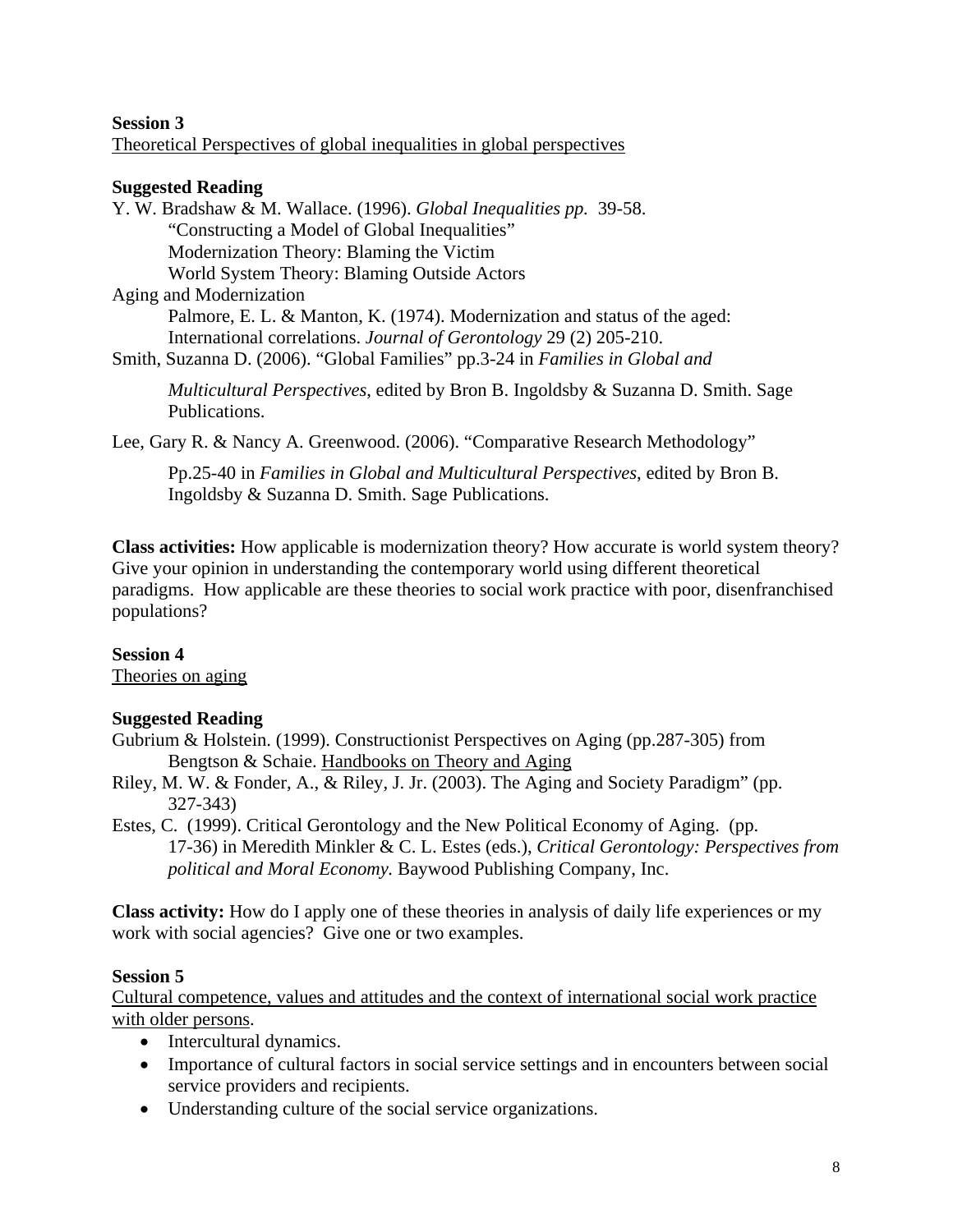- Diversity among older adults based on culture, socio-economic and class factors.
- Cultural Competence in International Ethno-gerontological social work.

#### **Suggested Reading**

Lavizzo-Mourey, R.J. & Mackenzie, E. (1995). Cultural competence--an essential hybrid for delivering high quality care in the 1990s and beyond. Transactions of the American Clinical and Climatological Association. 107, 226-237

Tripp-Reimer, T. (1999). Culturally competent care. In Wykle, M. L. & Ford, A. B., Serving Minority Elders in the 21st Century. New York: Springer.

Valle, R. (1998). Care giving across Cultures. Washington, DC: Taylor and Francis.

#### **Session 6**

Issues in assessment and treatment

- Conducting screening tests.
- Informed Consent.
- Intercultural dynamics producing possible misunderstanding.
- Communication of possible negative outcomes.
- Dealing with family expectations that elders should be protected from bad news.
- Identifying family hierarchical patterns with implications for elder care decisions.
- Learning techniques to minimize confusion and misunderstanding.
- Use of cultural guides to determine acceptability of talking to older patients directly.
- Asking older patients if there is a preferred spokesperson.
- Asking patients if they would like to consult with, or appoint someone else as decision maker.
- Asking patients to explain in their own words what they understand about the procedure

#### **Suggested Reading**

- Haley, W. E., Han, B., & Henderson, J. N. (1998). Aging and ethnicity: Issues for clinical practice. Journal of Clinical Psychology in Medical Settings, 5(3), 393-409. Hughes, B.A. (1993). Model for the comprehensive assessment of older people and their carers. British Journal of Social Work. 23(4), 345-641.
- Okazaki, S., & Sue, S. (1995). Cultural considerations in psychological assessment of Asian Americans. In J. N. Butcher (Ed.), Clinical Personality Assessment (pp. 107-119). New York: Oxford University Press
- Parker, M; Baker, P.S; & Allman, R. (2001). MTI: A life-space approach to functional assessment of mobility in the elderly. Journal of Gerontological Social Work. 35(4), 35- 55.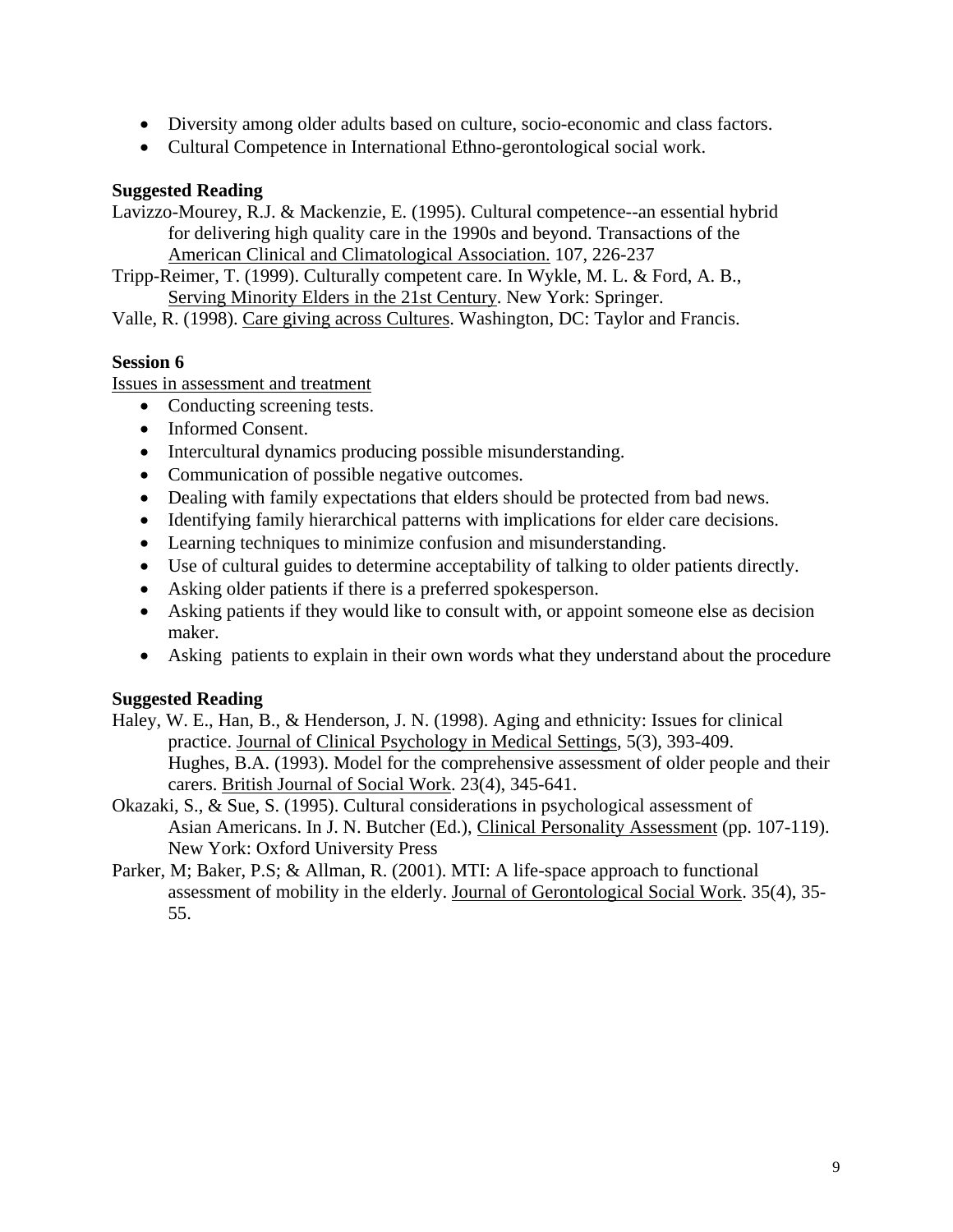### **Session 7**

Community and Neighborhood Assessment in the context of international social work practice

- The social networks and family relationships of older persons.
- Support from neighborhood and community members.
- Assessing overall features of the community and neighborhood such as length of time in community, proportion of elders, children, and adults in population, intergenerational relations, and status of elders.
- Availability and utilization of services by elders and their family.
- Successful models of service.
- Use of indigenous networks for education and outreach such as churches, temples, places of worship; lay leaders; promatores (non professional community based advocates); beauty salons, barber shops, other gathering places.
- Use of ethnic community resources for education and outreach.
- Community Centers.
- Health fairs.
- Community Health Representatives (CHR's).
- Parish Nurses.

### **Suggested Reading**

Damron-Rodriguez, J., Wallace, S. P., & Kington, R. (1994). Service utilization and minority elderly: Appropriateness, accessibility and acceptability. Gerontology and Geriatrics Education, 15(1), 45-64.

- Gupta, R. (2002). Support provided by the elderly in South Asian families. Journal of Social Work Research and Evaluation: An International Publication. 3(1)51-63.
- Hyduk, C.A. (1996). The dynamic relationship between social support and health in older adults: assessment implications. Journal of Gerontological Social Work. 27(1/2):149-65.
- Mancini, J.A; Quinn, W; & Gavigan, M.A. (1980). Social network interaction among older adults: implications for life satisfaction. Human-Relations. 33(8), 543-549.

#### **Session 8**

Support Systems for older adults

Micro-social theories on aging and families: Theoretical Perspectives: Intergenerational Social Support in Multiple Contexts

#### **Suggested Reading**

V. Bengtson & A. Lowenstein. (2003)*. Global Aging and Challenges to Families*  Articles 2, 3, 4, and 5. Pp. 27-122.

**Class activities:** theory or concept application. Apply a theory or concepts we have just read to analyze your family experiences or an aging situation.

## **Session 9**

Support Systems for older adults Theoretical Perspectives: The role of intergenerational social support

#### **Suggested Reading**

Bengtson, V & Lowenstein. A. *Global Aging and Challenges to Families* Chapters 6, 7, & 8.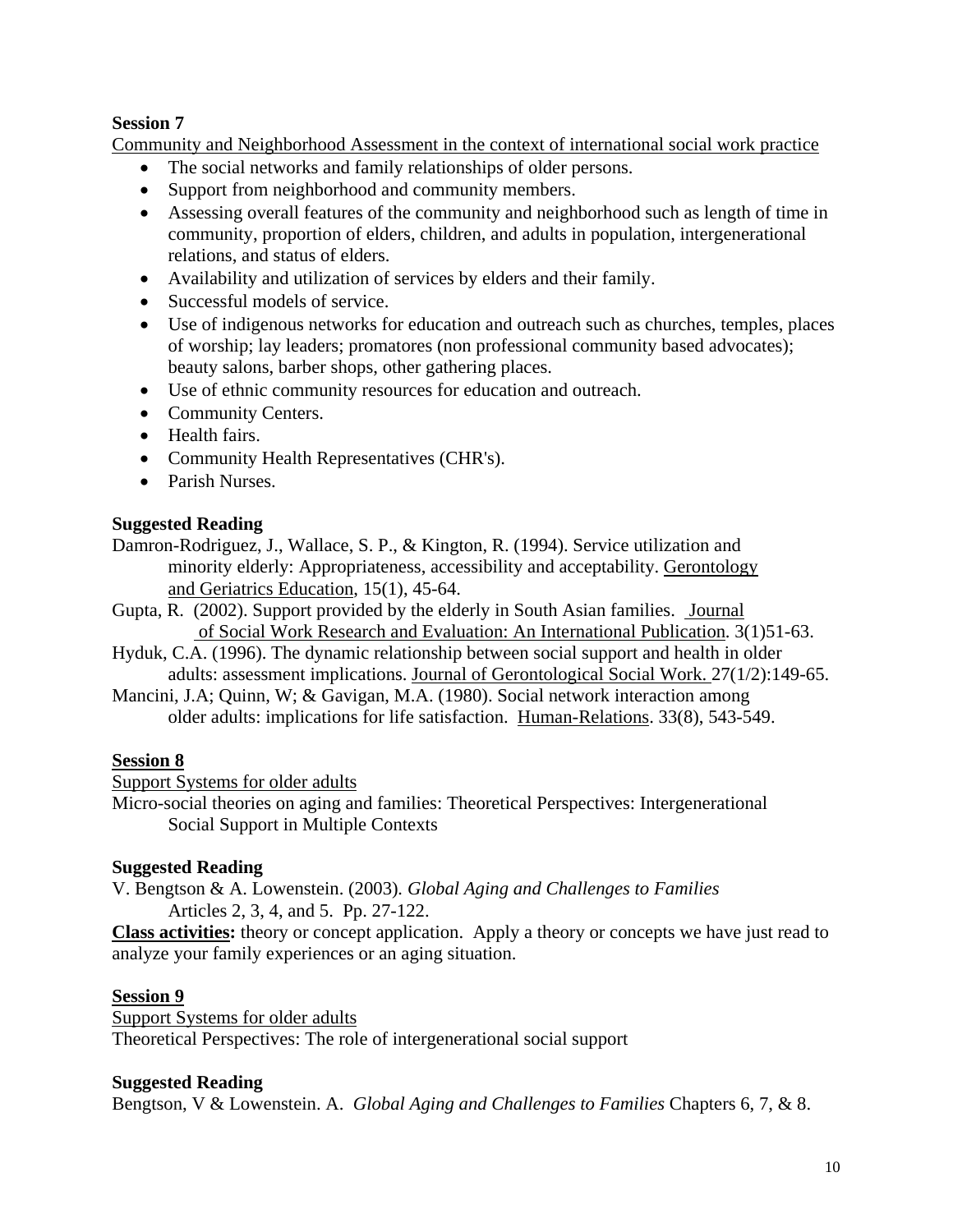### Pp. 123-174

**Class activity:** What motivates giving?Use a comparative approach to answer this question, use examples, such as a comparison between intergenerational giving between China and the U.S. or any two countries.

#### **Session 10**

The Link between family and the state

#### **Suggested Reading**

Bengtson, V & Lowenstein. A. *Global Aging and Challenges to Families*  Chapters12, 13, & 14.

**Class activity**: Use two different social policies in two different countries or nations to explain the differing effects/impact on families or elders. You may use examples we have read or search on line to find new examples.

#### **Session 11**

Intra- and Intersociety Differences and social change

#### **Suggested Reading**

Bengtson, V., & Lowenstein. A. (2003). *Global Aging and Challenges to Families*  Chapters 15, 16, 17, & 18. Pp. 305-378

**Class activity**: The role of family in a comparative perspective. Use examples to illustrate your point.

#### **Sessions 11 and 12: Health care issues**

Techniques to minimize misunderstanding

- Discuss patient's and provider's explanatory models for condition being treated
- Investigate meaning of condition in the culture (e.g., is it hidden? is there a word in the language for the condition?)
- Assess literacy level, then give culturally appropriate written information in appropriate reading level
- Assess different attitudes to taking prescribed amount
- Culturally based differences in attitudes towards herbal and Western medication
- Cultural values relating to particular medications (e.g., antihypertensive pharmaceuticals that may contribute to sexual dysfunction)
- Effect of combining pharmaceuticals with culturally based herbal medications
- Financial ability to buy medication
- In some ethnic groups it is common to "share" medications among family and friends.
- Surgery: Intercultural Concerns.
- Cultural beliefs in sanctity of body and adaptation of new invasive medical technologies.
- Coordinating Biomedical and traditional therapies.
- Include all health care providers valued and used by patient and family in the therapeutic team, including healers from non biomedical traditions.
- How to honor patient's needs for healing practices or ceremonies.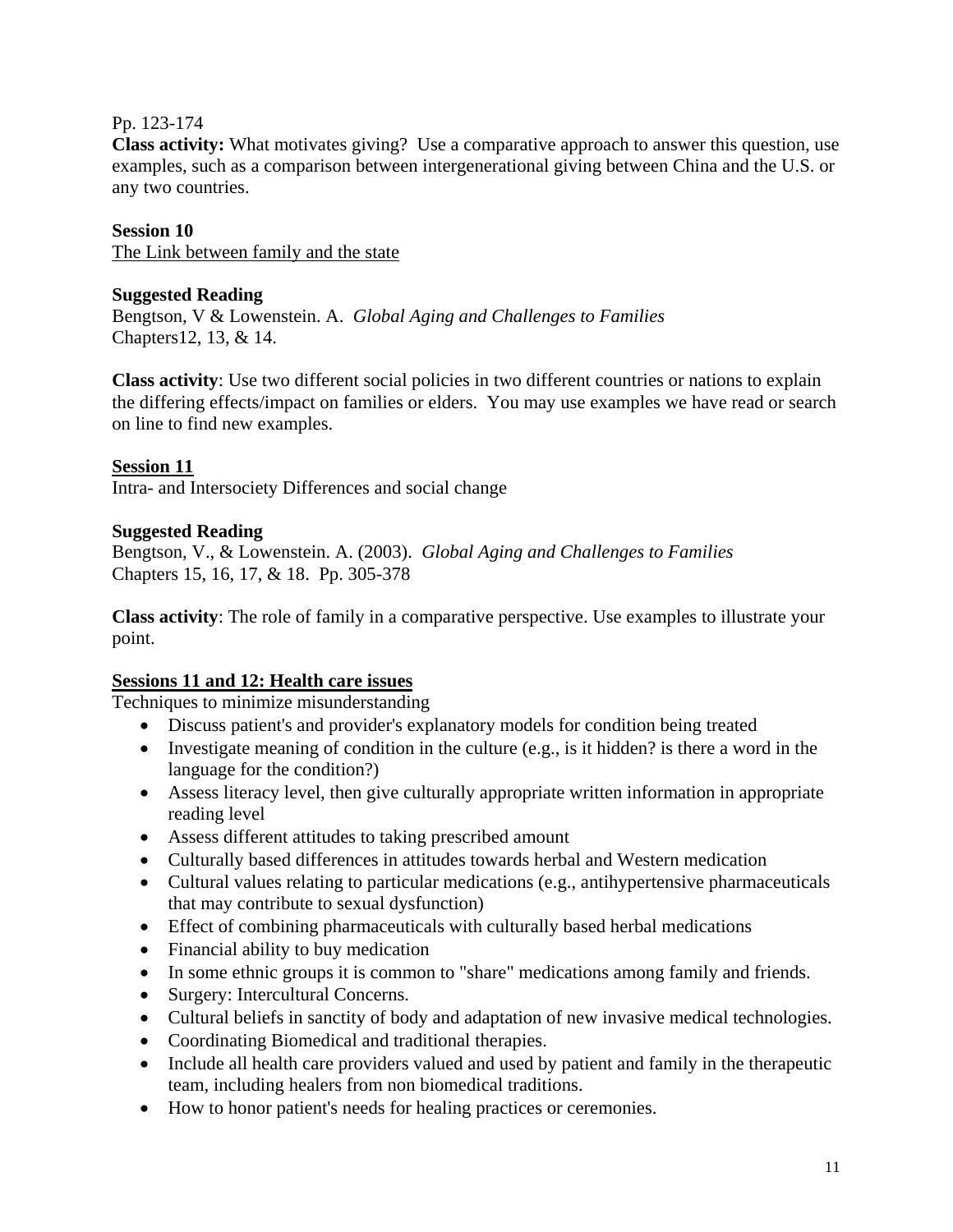- Meeting the need to recognize, discuss, accept, and respect differences in goals between biomedical and traditional ethnic providers.
- Issues in dementia and care giving.
- Issues of caste/ethnicity/race of paid caregivers.
- Culturally determined behaviors of bathing, eating, and toileting.
- Cultural gender taboos concerning body touching/viewing by family.
- Cultural "normalizing" of dementia behaviors.
- Designing culturally sensitive cognitive testing.

#### **Suggested Reading**

- Gupta, R., & Pillai, V. (2002). Cultural influences on perceptions of caregiver burden among Asian Indians and Pakistanis. The Southwest Journal on Aging, 17(1/2), 65-74.
- Kleinman, A., Eisenberg, L. Good, B. (1978). Culture, illness, and care. Annals of Internal Medicine, 88, 251-258.
- Pachter, L.M. (1994). Culture and clinical care: folk illness beliefs and behaviors and their implications for health care delivery. Journal of the American Medical Association, 271, 690-694.
- Uba, L. (1992). Cultural barriers to health care for Southeast Asian refugees. Public Health Reports, 187, 544-548.

### **Session 13**

Long term Care—Formal and Informal Care

#### **Suggested Reading**

Bengtson, V., et al. (2000). Part I. Comparative Lessons between East and West Chapters 1, 2, & 3 PP. 1-56

Bengtson, V., et al. (2000). Part V. Who Will Care for Tomorrow's elderly

Pelham, A. (1999). [Managing Home Care for the Elderly: Lessons from Community-Based](http://www.alibris.com/search/detail.cfm?chunk=25&mtype=&wauth=Anabel%20pelham&qwork=4150867&S=R&bid=9035671424&pbest=17%2E20&pqtynew=0&page=1&matches=4&qsort=r)  [Agencies.](http://www.alibris.com/search/detail.cfm?chunk=25&mtype=&wauth=Anabel%20pelham&qwork=4150867&S=R&bid=9035671424&pbest=17%2E20&pqtynew=0&page=1&matches=4&qsort=r) NY: Springer.

**Class Activity on Long-term care debate:** Who should care for tomorrow's elder? Should the government increase its intervention in and responsibility for families? Or should individuals increase personal responsibilities for families and aging?

## **Sessions 14**

Abuse and neglect

- Definition of abuse and neglect cultural perspective.
- Overt and covert forms of abuse.
- Forms of abuse: Financial, emotional, verbal, physical, sexual.
- Neglect: Physical, psychological, and medical.
- Culturally sensitive intervention techniques for neglect and abuse.
- Prevention of neglect and abuse- outreach and educational strategies.

#### **Suggested Reading**

Grundy, Emily. (2006). Ageing and Vulnerable Elderly People: European Perspectives. Ageing & Society 26(1):105-134